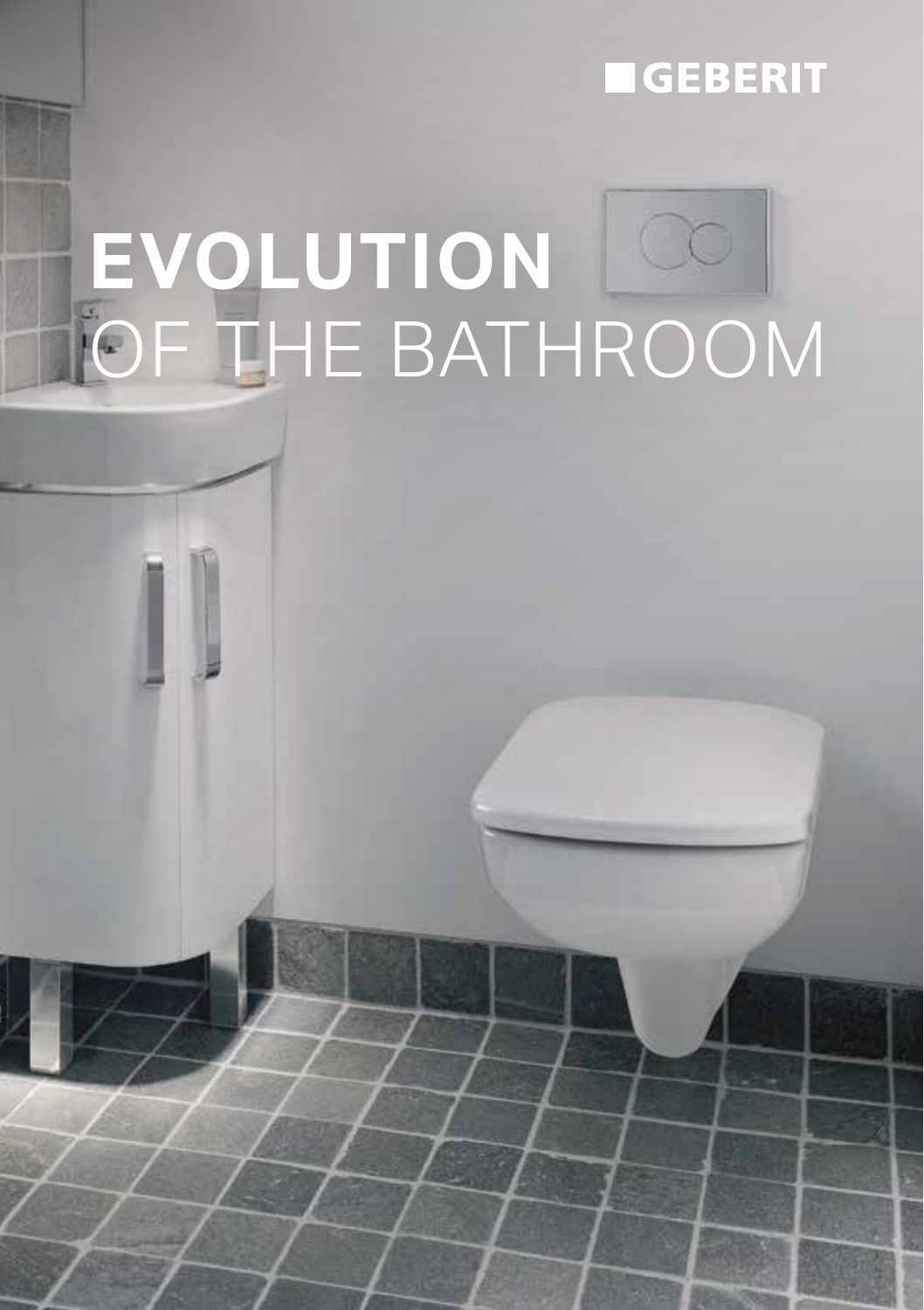## **CONTENTS**

| <b>GEBERIT VALUES</b>                 | 3  |
|---------------------------------------|----|
| <b>EVOLUTION TIMELINE</b>             | 4  |
| <b>GEBERIT SELNOVA</b>                | 6  |
| <b>GEBERIT SMYLE</b>                  | 8  |
| <b>GEBERIT AQUACLEAN TUMA</b>         | 10 |
| <b>GEBERIT WALL-HUNG</b>              | 12 |
| <b>GEBERIT DUOFIX</b>                 | 14 |
| <b>GEBERIT FLUSH PLATES</b>           | 16 |
| <b>WALL-HUNG INSTALLTION STEPS</b>    | 18 |
| <b>GEBERIT DUOFIX - KNOW-HOW TIPS</b> | 19 |

## **GEBERIT VALUES.**  OUR COMMITMENT TO YOU.



**KNOW-HOW**

We bring almost 150 years of Know-How to every new bathroom, with every feature carefully crafted and designed to optimise buyer appeal.



#### **INNOVATION**

With unrivalled behind the wall technology and inspirational new ceramics, we offer the complete bathroom solution - the perfect balance of elegant design and outstanding function.

#### **PARTNERSHIP**

We work closely with you to add value to every development, with industry-leading logistical support, training, product availability and delivery.



#### **RELIABILITY**

Our total focus on performance means our products combine safety and durability with ease of installation.

#### **QUALITY OF LIFE**

From Rimfree® technology and stylish flush plates to exceptional water economy, we make life easier, more comfortable and more liveable.

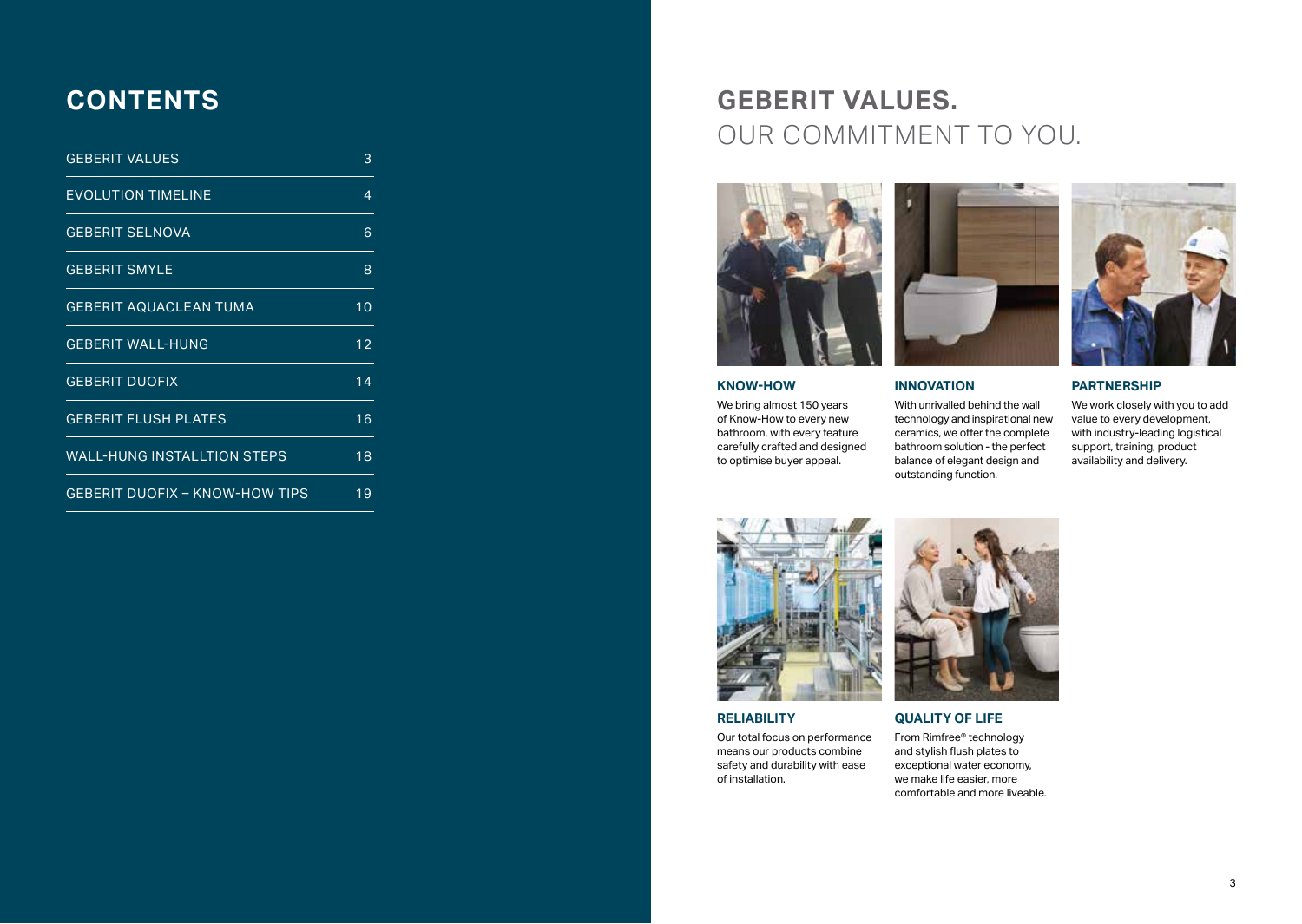# **EVOLUTION** TIMELINE

**Do you remember when it was normal to flush the chain? Now we are more likely to pull a lever, press a button or even wave our hand over a sensor?**

Do you remember when our TVs were large, chunky and placed on a stand or cabinet. Now it's more likely to see them hung on a wall as they're so thin and the viewing quality is so much better!

Soon we'll look at our bathrooms and will feel old fashioned if we don't have our frames neatly concealed behind the wall.

Things are evolving constantly, not only technology but products within the home. The latest must have for the bathroom is a wall-hung toilet which transforms a room into a spacious and contemporary bathroom.

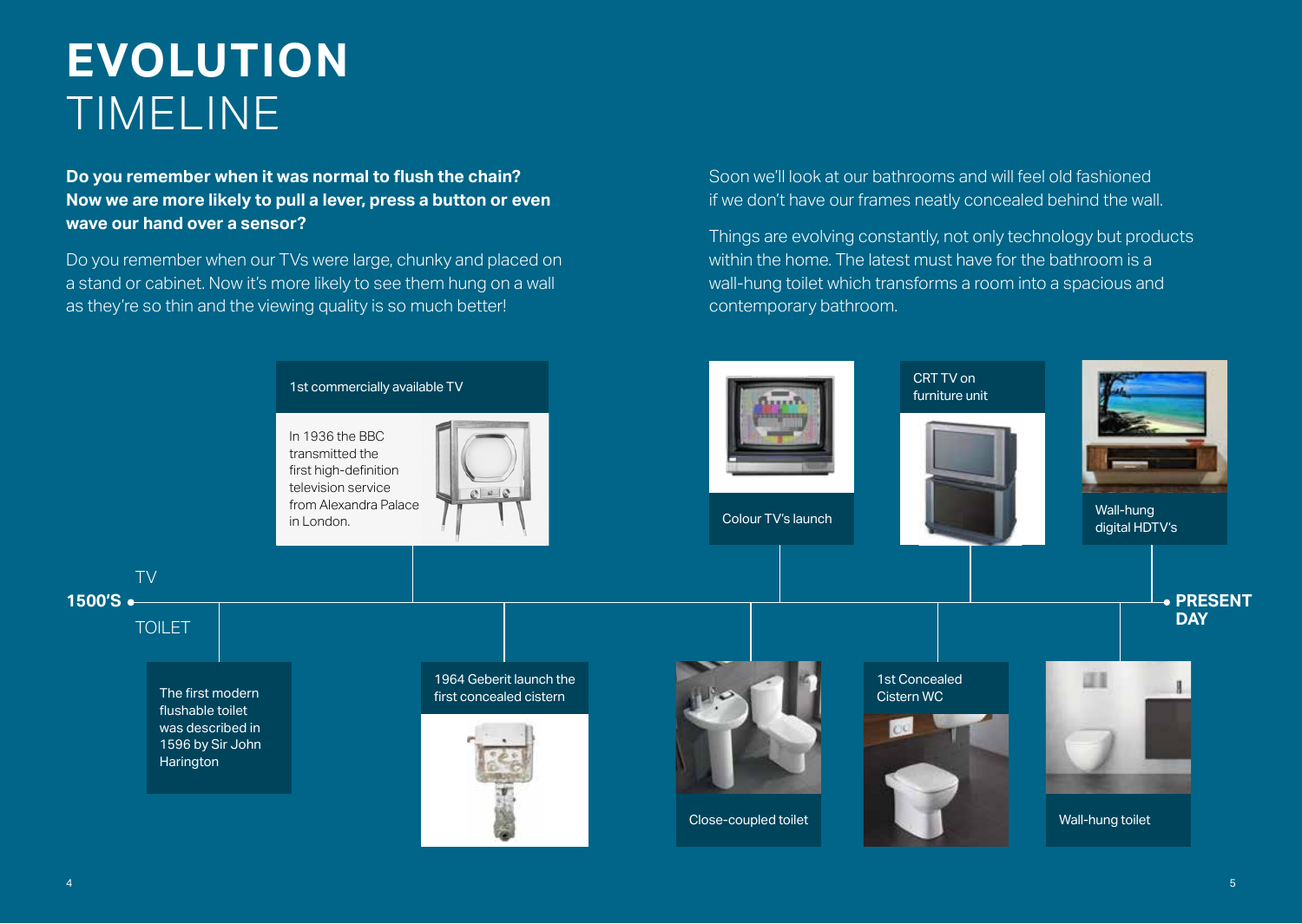## **GEBERIT SELNOVA**





With its classic lines, the **Geberit Selnova** bathroom series can be incorporated into any bathroom. Geberit has selected a simple and discreet design and brought the functionality to the fore. Geberit Selnova sets itself apart with its outstanding value for money, and the uncompromisingly high quality that has become synonymous with the Geberit brand. Classically timeless, for every bathroom.

The Selnova series features a comprehensive range of toilets, including close coupled, back-to-wall, wall-hung and Rimfree®.

**SELNOVA ROUND SELNOVA SQUARE**





**SELNOVA COMPACT** Space saving short projection wall-hung toilets.



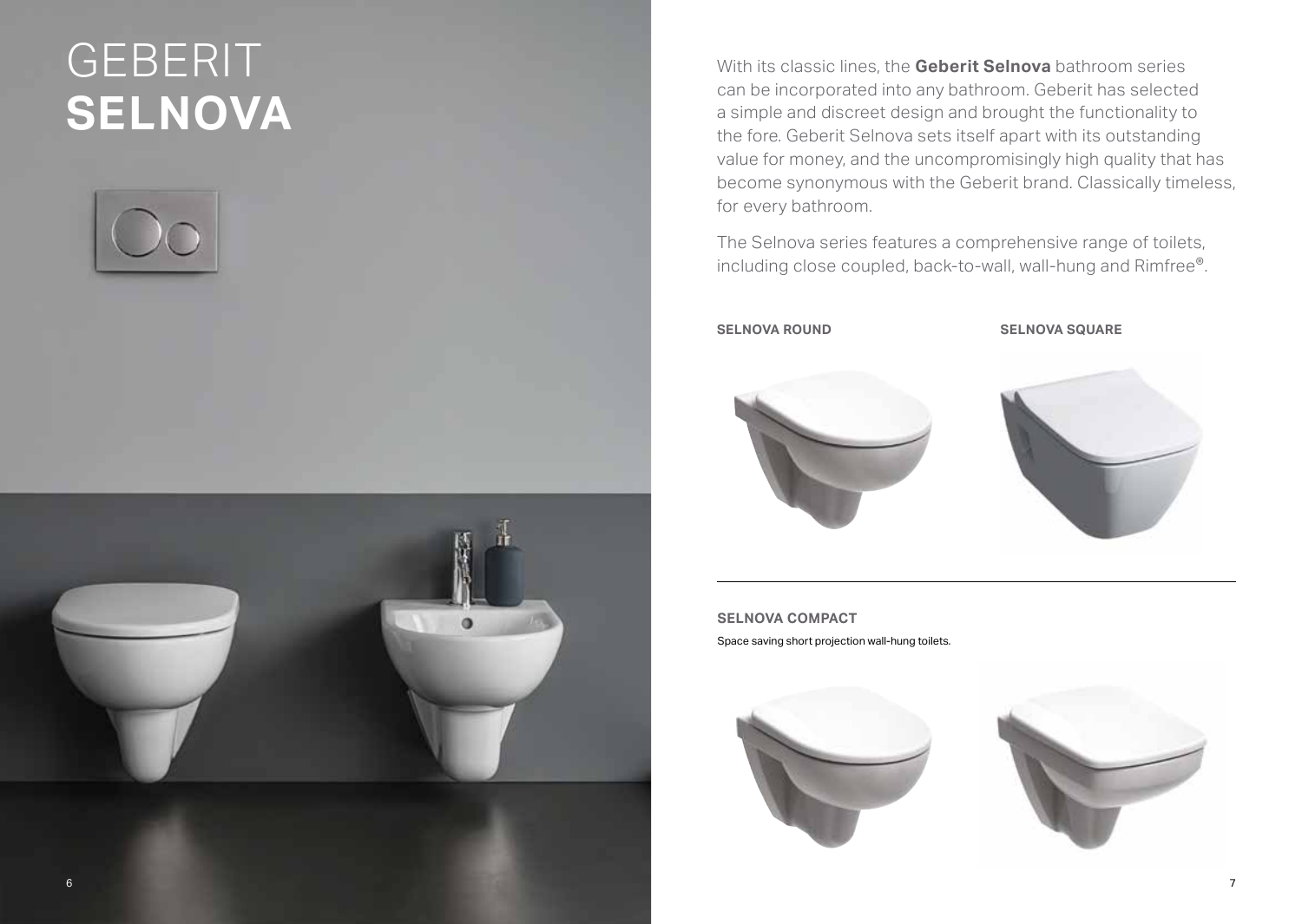# GEBERIT **SMYLE**



**GEBERIT SMYLE** brings harmony into the family bathroom along with a relaxing and positive ambience. A clear sense of order and efficient use of space makes Smyle the convenient choice for any bathroom design.

**CLOSE-COUPLED TOILET BACK TO WALL TOILET**



**WALL-HUNG TOILET**

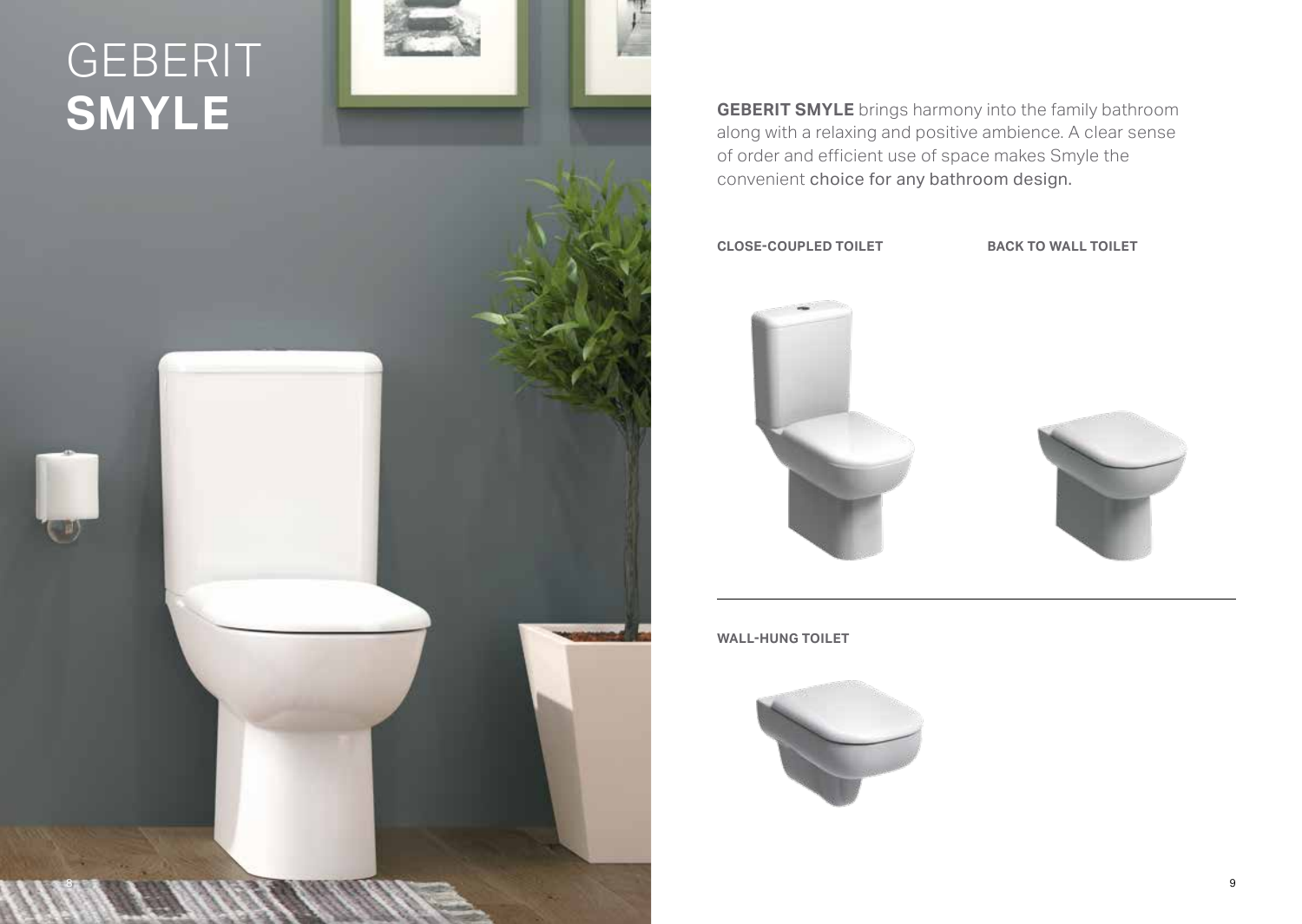## GEBERIT **AQUACLEAN TUMA**

#### **KeraTect**<sup>®</sup>

DESIGN<br>AWARD<br>2017 iF

With the Geberit AquaClean Tuma you can choose the features you want in your shower toilet: from the simple, basic functions of the Classic model to the additional convenience functions of the Comfort version. The AquaClean Tuma is available as a complete toilet solution with a perfectly fitting Rimfree® ceramic pan and hidden connections for electricity and water, or as a toilet enhancement solution. It can also be combined with a variety of previously installed ceramic pans.

#### **EQUIPMENT OF AQUACLEAN TUMA COMFORT AND CLASSIC**



WhirlSpray shower technology with five adjustable shower pressure settings

Rimfree® toilet ceramic pan

Individually adjustable spray arm position

Adjustable water spray temperature

Oscillating spray

Descaling function





Soft closing

Quick release function for the toilet lid

Energy-saving function

#### **AQUACLEAN TUMA COMFORT IS AVAILABLE IN FOUR DESIGN COVERS:**

App

Geberit App



enhancement solution with standard toilet ceramic appliance.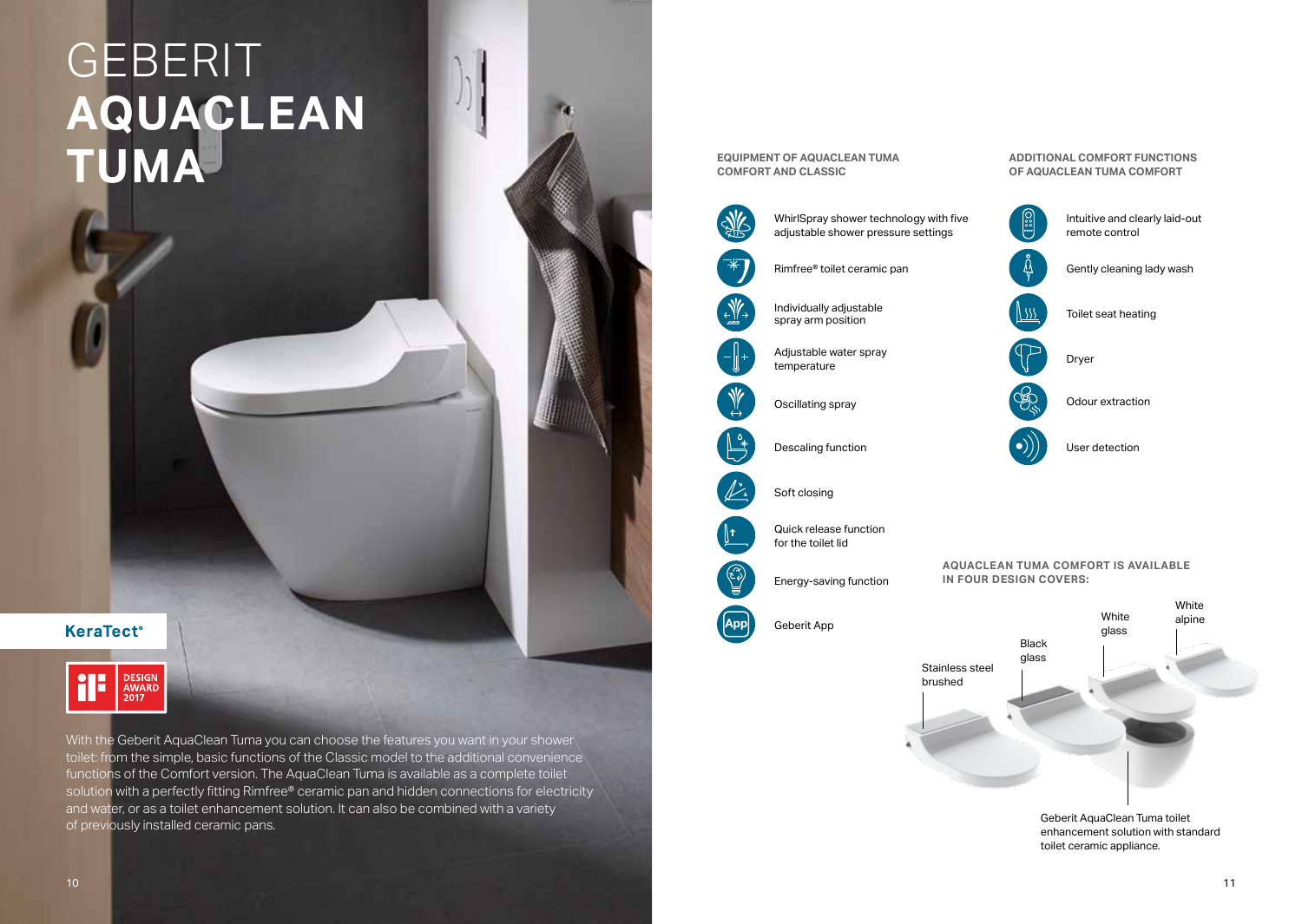## WHY **WALL-HUNG?**

#### **Wall-hung toilets are an ingenious space saver; out of sight but very much front of mind for trend conscious homeowners.**

Freed from the bulky constraints of having a visible cistern sitting on the pan, they take up significantly less space, enabling them to be fitted closer to furniture, shower enclosures or other ceramics.

Where space is at a premium, the use of a wall-hung option can liberate planning. With the cistern and frame cleverly concealed behind a stud wall and complemented by compact design choices, wall-hung toilets can optimise smaller spaces. By eliminating the clutter of conventional toilets which take up floor area, they create the illusion of a more spacious bathroom.

## WALL-HUNG **MYTH BUSTERS**



#### *"I've seen those in service stations, they fall off the wall."*

- Both the ceramic and the frame have been tested to a static load capacity of 400Kg / 63 Stone
- Designed to take a 25 stone person falling onto the WC

#### *"Yeah but, I have to take the tiles off to service it."*

- No! A full service can be carried out from the flush plate, or access panel
- This can even be done without tools

#### *"Are they reliable?"*

• All of our cisterns have been designed to be behind the wall for at least 25 years

#### *"They are really difficult to fit."*

- They are no more difficult to fit than a close coupled toilet
- We provide free training to 1000's of installers every year

## FIVE REASONS TO CHOOSE WALL-HUNG



**SIMPLE TO INSTALL** Fits perfectly with a Geberit Duofix frame.



**EASY TO MAINTAIN** Remove the flush plate for access to all working parts, for tool free service and maintenance.



### **STRONG**

Strength-tested to bear a weight of up to 63 stone/400kg.



#### **HYGIENIC**

No ceramic on the floor and no cistern in front of the wall means no exposed pipework for dirt and bacteria to hide.



#### **SPACE SAVING**

Various frame options mean the design works well for any given installation including small spaces.



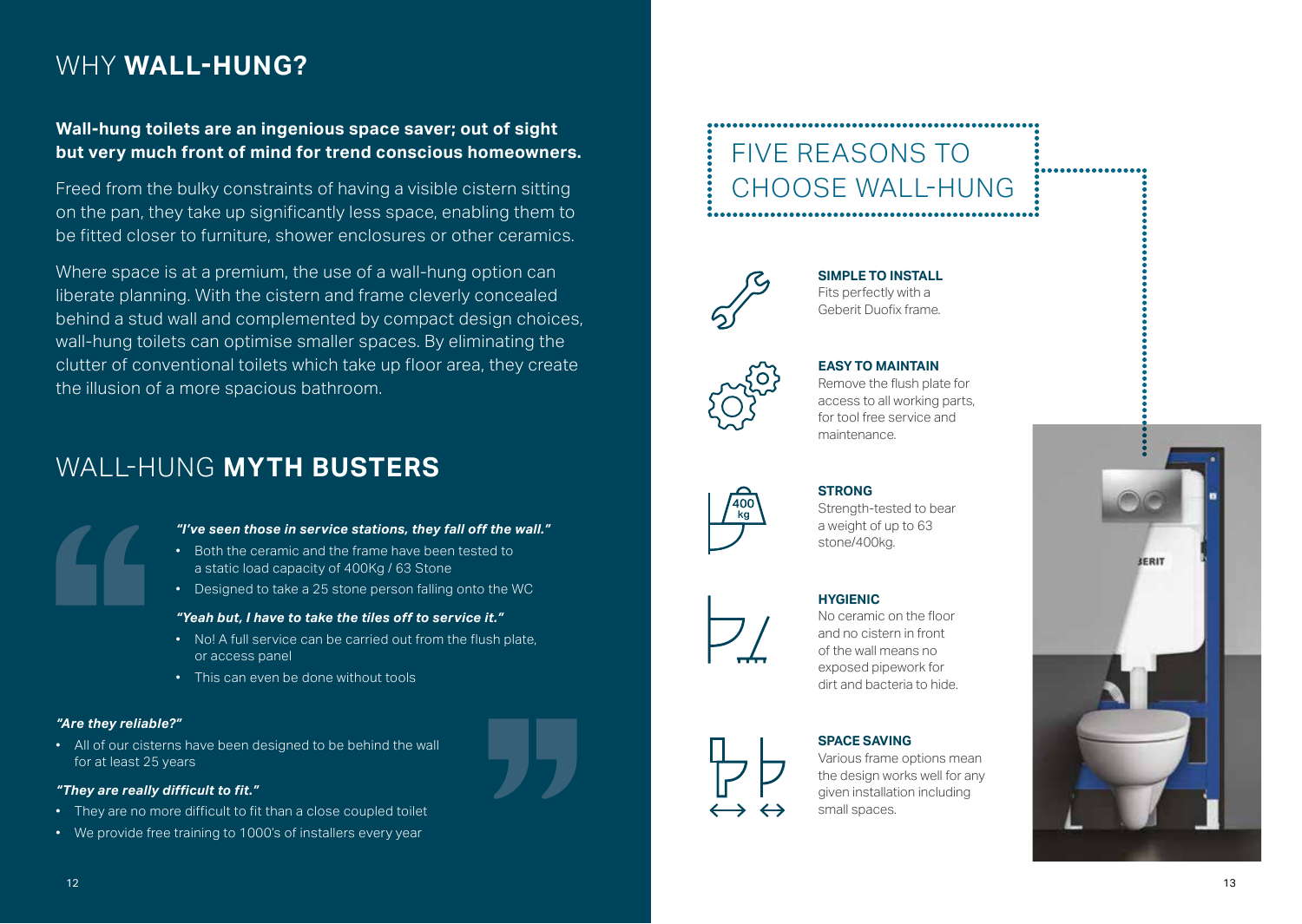## GEBERIT DUOFIX

# A SOLUTION **FOR EVERY SPACE**



#### **Geberit Duofix**

The smart way to install sleek modern looking wall-hung toilets is with Geberit Duofix frame systems. Neatly concealed behind the wall, they're the perfect solution for every style, shape and space from standard installations to under a window or sloping ceiling.

Strong, secure and flexible, our frame systems sit within pre or dry wall installations bolted to the floor, supporting the sanitaryware and keeping it firmly in place. With Geberit Duofix it's easy to create a great contemporary look in any bathroom or cloakroom.



- $\rightarrow$  Frames available in a wide range of heights, depths and functionalities
- $\rightarrow$  Easily installed with only four fixing points
- $\rightarrow$  Adjustable drainage bend positioning
- $\rightarrow$  Pre-wall fixing brackets and 90° drainage bend included
- $\rightarrow$  Tested to withstand 400kg of weight
- $\rightarrow$  25 years spare parts availability guaranteed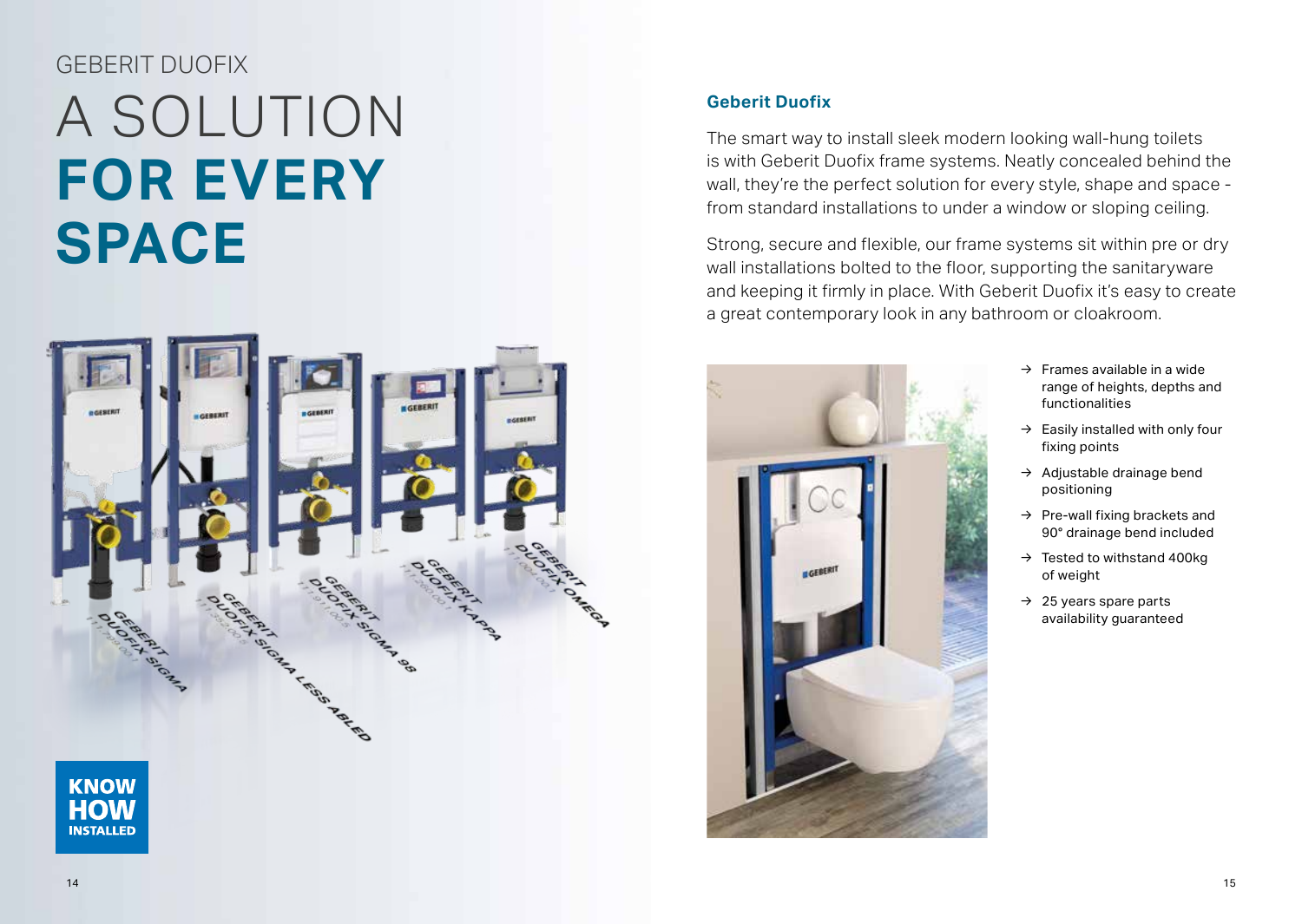# GEBERIT **FLUSH PLATES**

**DELTA ROUND** Geberit Delta11

#### **DELTA RECTANGULAR** Geberit Delta51



**KAPPA ROUND** Geberit Kappa21

**KAPPA RECTANGULAR** Geberit Kappa50





**SIGMA ROUND** Geberit Sigma01



**SIGMA RECTANGULAR** Geberit Sigma50

View the full Geberit flush plate collection at **geberit.co.uk**

Geberit flush plates are the defining luxury finishing touch for any bathroom. Combining visual elegance with innovative functions, and a range of sumptuous finishes, they are an essential reflection of individual style.

Geberit flush plates are available in a range of beautiful styles, colours and material finishes.

It's not just any bathroom, it's your bathroom.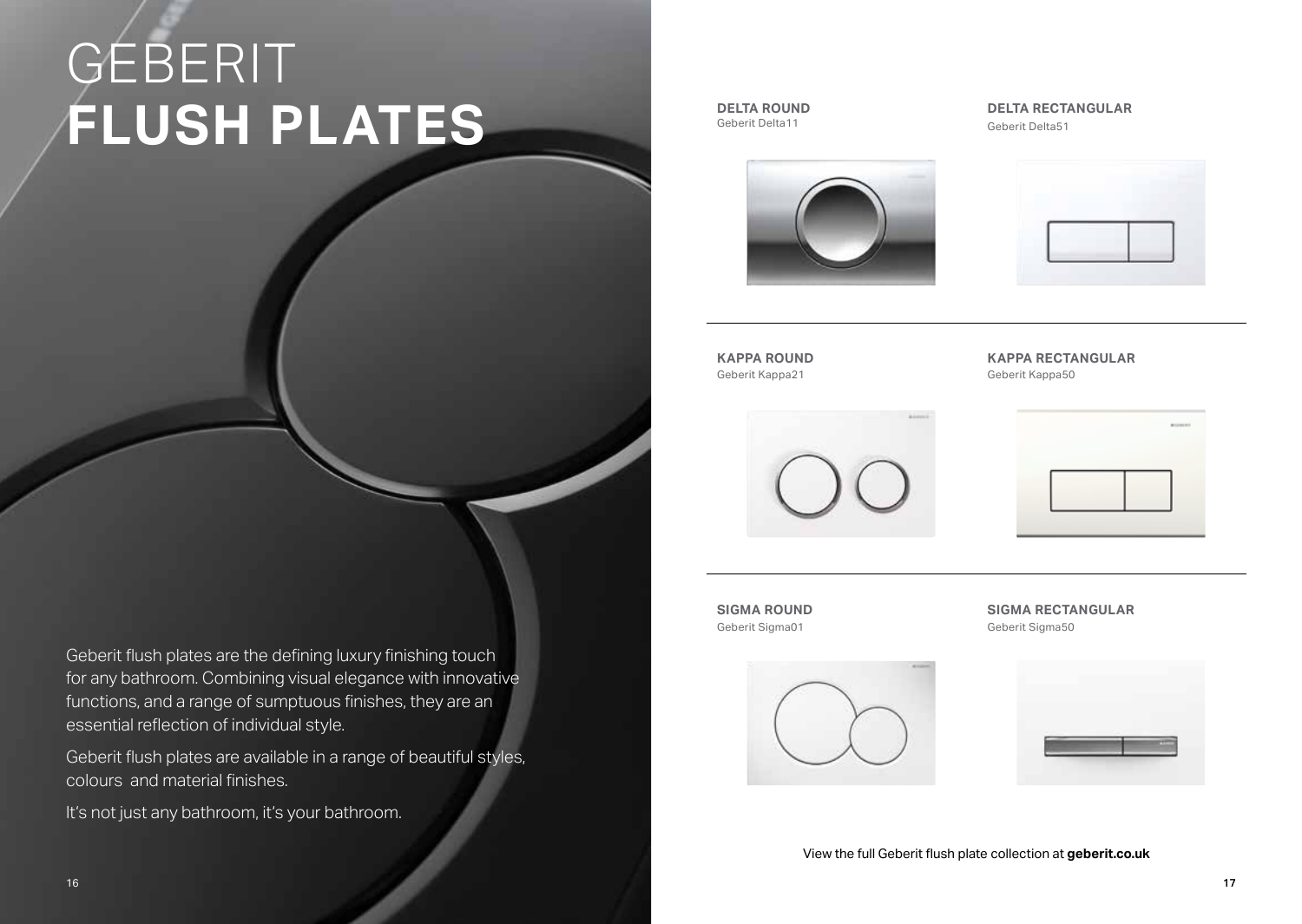## **INSTALLATION** STEPS

#### **GEBERIT DUOFIX**



**STEP 1:**  MOUNT DUOFIX WC FRAME TO THE WALL

There are four fixing points two to the wall and two into the floor.



**STEP 2:**  LEVEL AND SECURE

Once fixed, ensure that the frame is level. Check that all elements in the cistern are securely in position.



**STEP 3:**  CONNECT

Connect the isolation valve to the water supply and connect the drainage.



**STEP 4: PROTECTION** 

Once the frame is in position and the supply and drainage are connected, ensure that you protect the flush pipe, drainage connection and metal rods with the covers provided. This will stop debris building up during the plastering and tiling phase.



**STEP 5:**  PLASTER AND TILE YOUR INSTALLATION

You are now ready to plaster and tile your installation. When you've completed that, you can cut down the protection housing flush with your tiles and remove the protection covers ready to fix the WC.



**STEP 6:**  FIX WC AND FLUSH PLATE

Using the WC fixings provided by Geberit or your WC ceramic manufacturer push the WC onto the metal rods and fasten the pan. Turn on the isolation valve and fit the flush plate for that finishing touch.

## DUOFIX TOILET FRAME – **KNOW-HOW TIPS**

- 1. Every blow moulded cistern is factory-made leak tested, therefore there are no unnecessary sealings or leakage of the cistern for maximum operational reliability
- 2. Fast, tool free, protection housing for Sigma cisterns is snapped onto the base frame for optimum sealing against building dust and cement water for greater functional reliability
- 3. The twist locked angle stop valve with hand wheel means that the sealing shaft can be replaced without damaging the water supply line
- 4. The Duofix WC frame can support up to 400kg (63 stone) – testing is actually in excess of this weight
- 5. The flush volume can be reduced manually on the flush valve from the factory set 6L and 3L to 4.5L and 3L
- 6. The Sigma cisterns are completely tool free allowing for easy and fast maintenance to the cistern internals
- 7. With every Geberit concealed cistern, you will find the product number located on the back wall inside the cistern
- 8. Geberit system rail can be used to attach the Duofix frames quickly and easily to a solid wall. Perfect for a run of cubicles or similar
- 9. All Geberit Duofix frames have selfimpeding feet making changing the height of the frame a one-man job
- 10. The drainage bend features toolfree, sound-absorbing fastening, adjustable in depth with 8 positions and an adjustable range of 45mm.